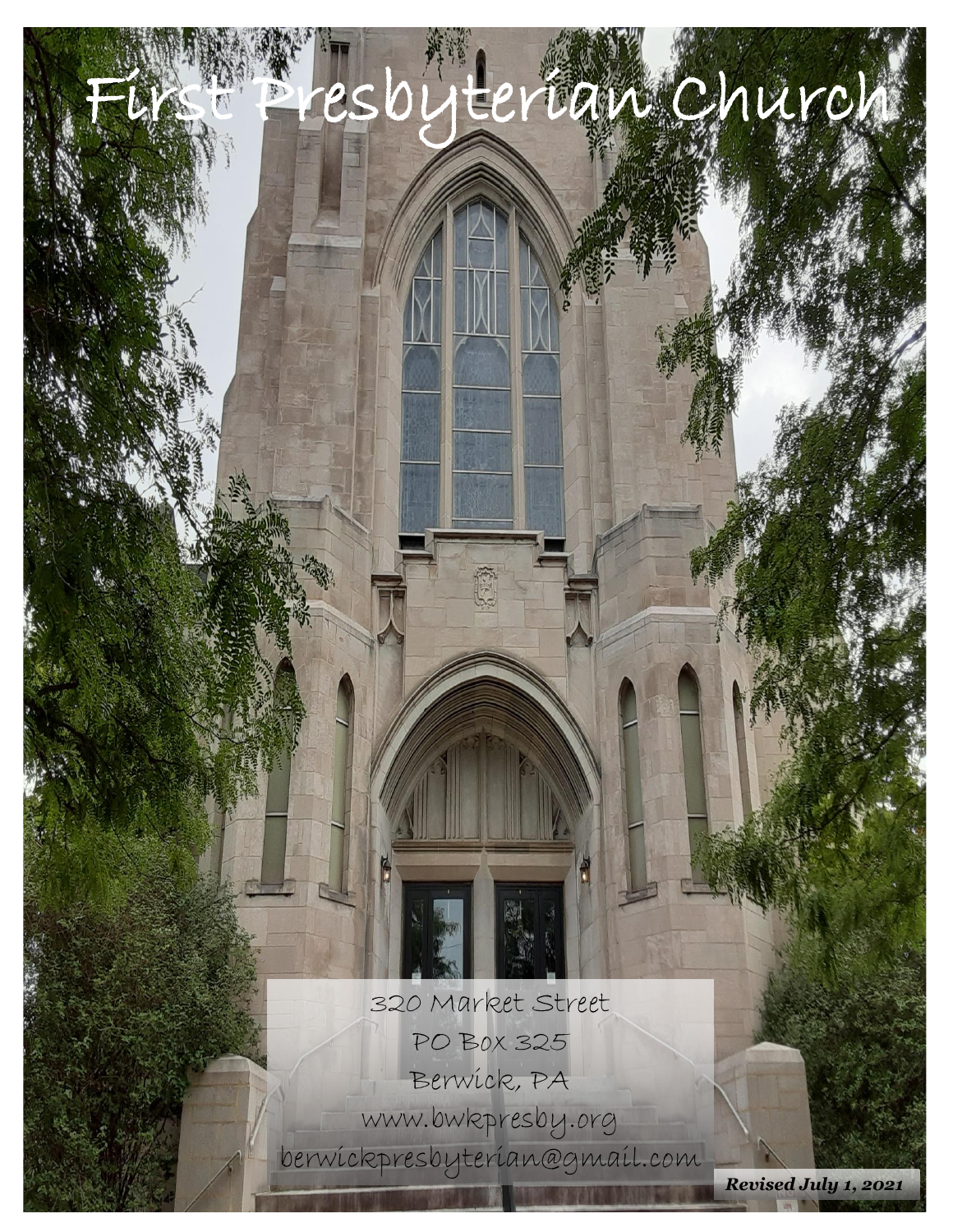# *Weddings at First*

#### First Presbyterian Church Berwick, Pennsylvania

Thank you for considering First Presbyterian Church for your wedding. A marriage ceremony is a joyous event, one that will live on in your memories for years to come. We want to help you to not only plan your wedding, but to get a good start in your marriage.

To help make this possible, we ask that you carefully look over this booklet and begin planning for that special day. The pastor, organist, and wedding coordinator are here to assist you in any way possible.

# **The Christian Wedding Ceremony**

The Christian marriage ceremony is a service of worship before God, normally conducted within the house of God. Reverence shall be expected on the part of all present, and the service shall be under the sole direction of the minister.

Such music accompanies the ceremony should direct attention to God, who sanctifies marriage, and special care should be taken to assure that it is suitable and reverent.

The marriage service shall begin with a brief statement of the meaning of Christian marriage. At appropriate times during the ceremony, there shall be prayers for the couple as they enter their new estate. There shall be an exchange of vows between the man and woman, and if so desired, a ring or rings may be given, Scripture appropriate for the occasion should be read and the minister should deliver a charge to the couple laying before them the privileges and obligations which they are about to receive and undertake. Before the conclusion of the service, the minister shall conclude with a benediction. If desired, the congregation may be invited to join in the singing of hymn at the beginning and conclusion of the service.

(Taken from the Presbyterian Book of Order).

# **Fees**

All fees, except the organist and pastor (**who is to be paid directly**), should be paid to the church prior to the rehearsal.

# **Marriage License**

**The marriage license must be in the minister's hands no later than the rehearsal. Please do not wait until the day of the wedding!**

# **Wedding Bulletins**

If the bride and groom choose, a wedding bulletin may be prepared by the church office. Special wedding bulletins may be viewed at https://www.concordiasupply.com/Church-Bulletins/Wedding-Bulletins-11. A fee will be charged for typing and copying the bulletin. The bulletin will be prepared the week prior to the wedding and the couple is asked to proofread the bulletin before printing.

# **Traditions of Weddings**

Members of the wedding (their duties for the ceremony)

*Maid or Matron of Honor* – Precedes bride in processional, holds bridal bouquet and ring for the groom in a double ring ceremony. May remove veil.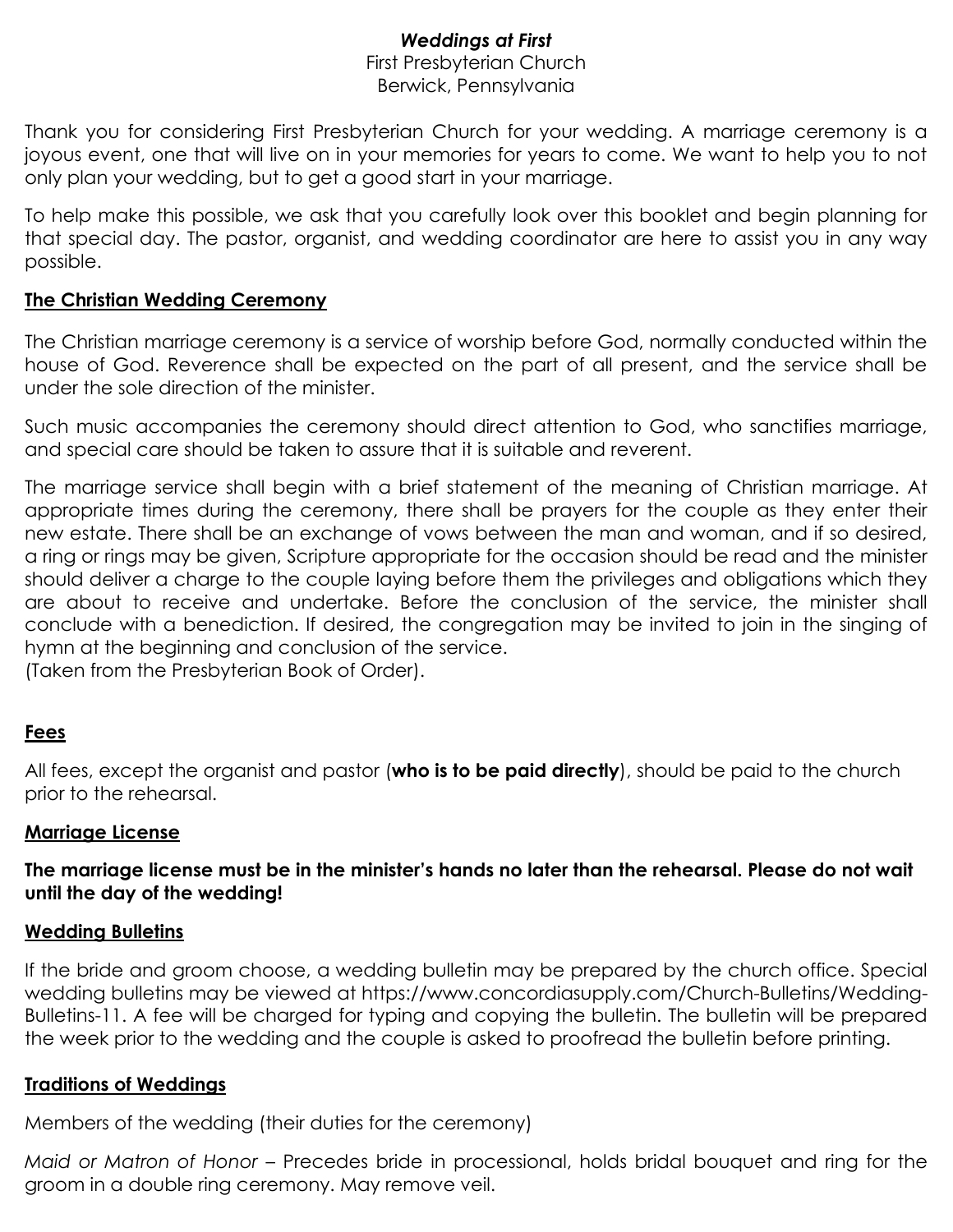*Best Man* – Supervises the ushers, holds ring for the bride, enters with and stands beside the groom.

*Bridal Attendants (or Bridesmaids)* – Precede honored attendants in processional and follow her in receiving line.

*Ushers* – should arrive at the church an hour before the wedding. Assist in seating family and guests, and in other arrangements as required. Ushers escort the mother of the bride and groom from the sanctuary, then return and stand by the pews to empty one row at a time up the aisle until all guests have left.

*Flower girl and Ring bearer* – these junior members of the wedding party precede the bride. **They must be five years old!**

# **Wedding Music**

A wedding is in a very true sense a religious service. If guest soloists or organists are invited to participate in the wedding, they will be expected to honor the practices of this church in this regard. Wedding music should be appropriate to the dignity of the occasion. The organist will be helpful in suggesting vocal and instrumental selections, and has the final decision as to what music is suitable for the wedding.

# **Soloists**

The organist will gladly recommend to you several experienced and trained soloists for your wedding. If a friend of the family or a person from outside the church is asked to sing, he or she is expected to follow the practice for this church in selecting appropriate music, and the organist may wish to practice with him/her in advance.

# **Premarital Counseling**

The session and pastor of First Presbyterian Church believe wedding plans are not nearly as important as insight and understanding of the Christian view of marriage and being prepared to make this important commitment. Consequently, couples will have counseling with the pastor who will conduct the ceremony. These should be arranged as soon as the wedding date is chosen. Counseling material will be used and will be part of the wedding fee.

#### **Photographs**

If any pictures of the wedding party are desired, they may be taken before the service or following the service in the sanctuary. **Pictures are NOT to be taken anytime during the service, except by a professional photographer standing stationary and not using a flash!** Due to the acoustics of the sanctuary, we ask that no unnecessary noise be made by the photographer during the ceremony. **It is also the couple's responsibility to inform your ushers of our wishes so they can advise all those attending your wedding service. The sanctuary will only be available for one hour after your ceremony ends! Please take this detail into consideration before leaving the church premises for off location photos.**

#### **Video**

**A video camera may be used during the ceremony as long as the camera is stationary, the operator is silent, the placement is unobtrusive, and a piece of tape is placed over the recording light.**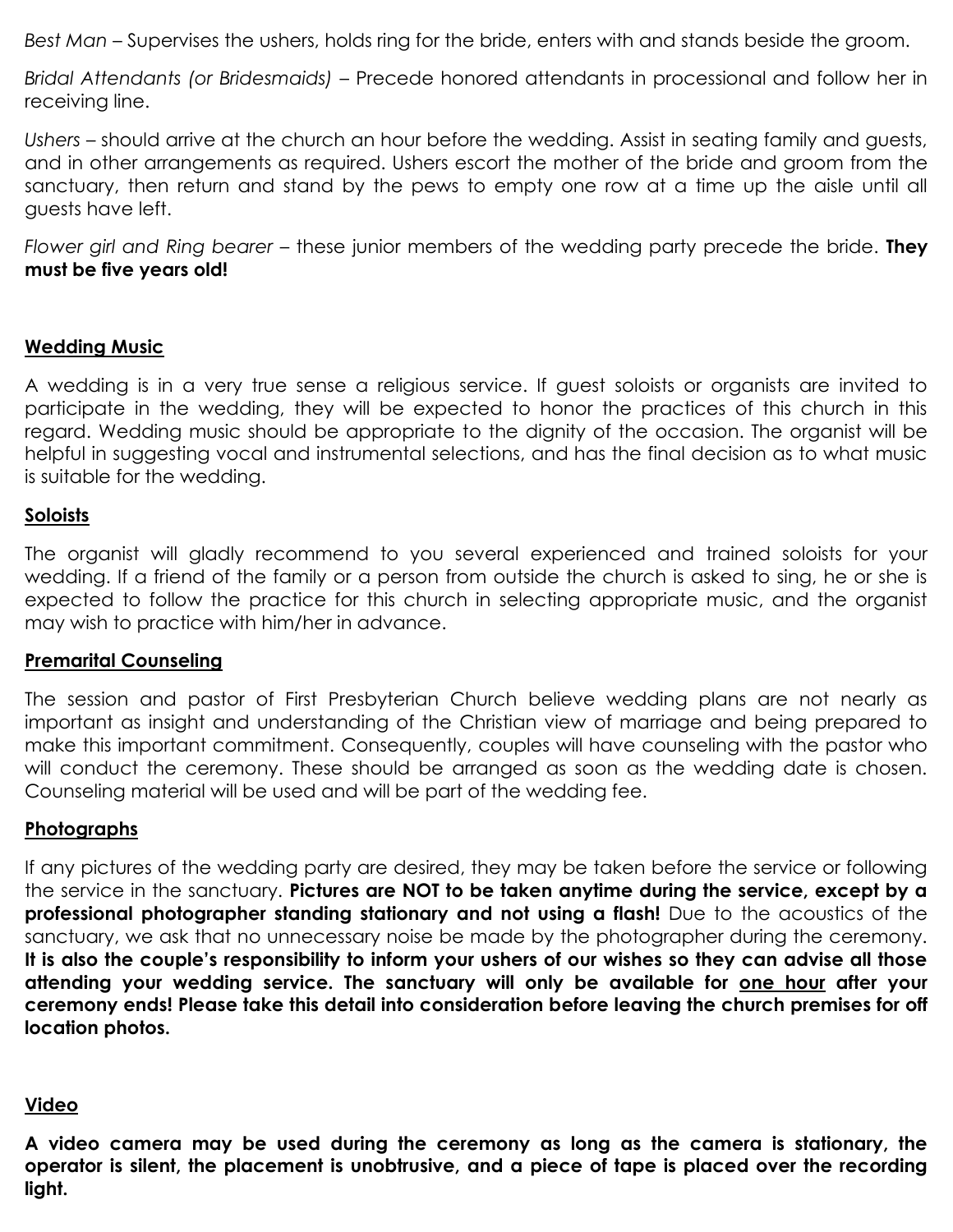There is no air conditioning in the sanctuary. This detail should be taken in to account when preparing and planning the wedding.

### **Decorations**

Flowers, decorations, and other appointments should not be unduly elaborate. In all the activities surrounding the ceremony, excessive ostentation should be avoided. All decorations must be removed following the ceremony!

#### **Flowers**

The florists should finish in the sanctuary one hour before the ceremony is to begin. All supplies are to be removed one hour following the ceremony.

If flowers from the ceremony are to be left for Sunday, the couple should notify the church office in advance and leave an announcement for the bulletin.

#### **Candles**

We do have candle arrangements available. Please consult with the wedding coordinator if you would like to use them so they can be ready and placed prior to your wedding day.

The following is a list of various details which are important for you to read and observe:

- 1. Nails, tacks, staples, pins or anything which can mar the woodwork, furnishings, or walls, must not be used.
- 2. No furnishing shall be moved without permission of the pastor.
- 3. Wedding party is expected to see that all decorations and equipment are removed following the ceremony.
- 4. The church properties dressing rooms, assembly room sanctuary and kitchen must be left in the condition in which they were found.

#### **Rehearsal**

The rehearsal should be scheduled for the evening before the wedding. All those who are participating in the wedding should be present at the rehearsal.

It is preferable to schedule the dinner following the rehearsal which will take approximately one hour.

Small, informal weddings are often conducted without rehearsals. The minister will be happy to meet with the wedding party in advance to answer any questions.

The minister and wedding coordinator will be in charge of the rehearsals. **Please be prompt for your rehearsal**. It is your responsibility to communicate to members in your party that they need to be on time.

#### **Dressing Rooms**

First Church will provide dressing rooms. The bridal party often uses the lounge. The groomsmen often use one of our classrooms.

#### **Personal Belongings**

The church will not be responsible for personal items such as wedding dresses, wraps, purses, silver and glassware brought to the church for use in the wedding or in the wedding reception. Please be responsible with your belongings.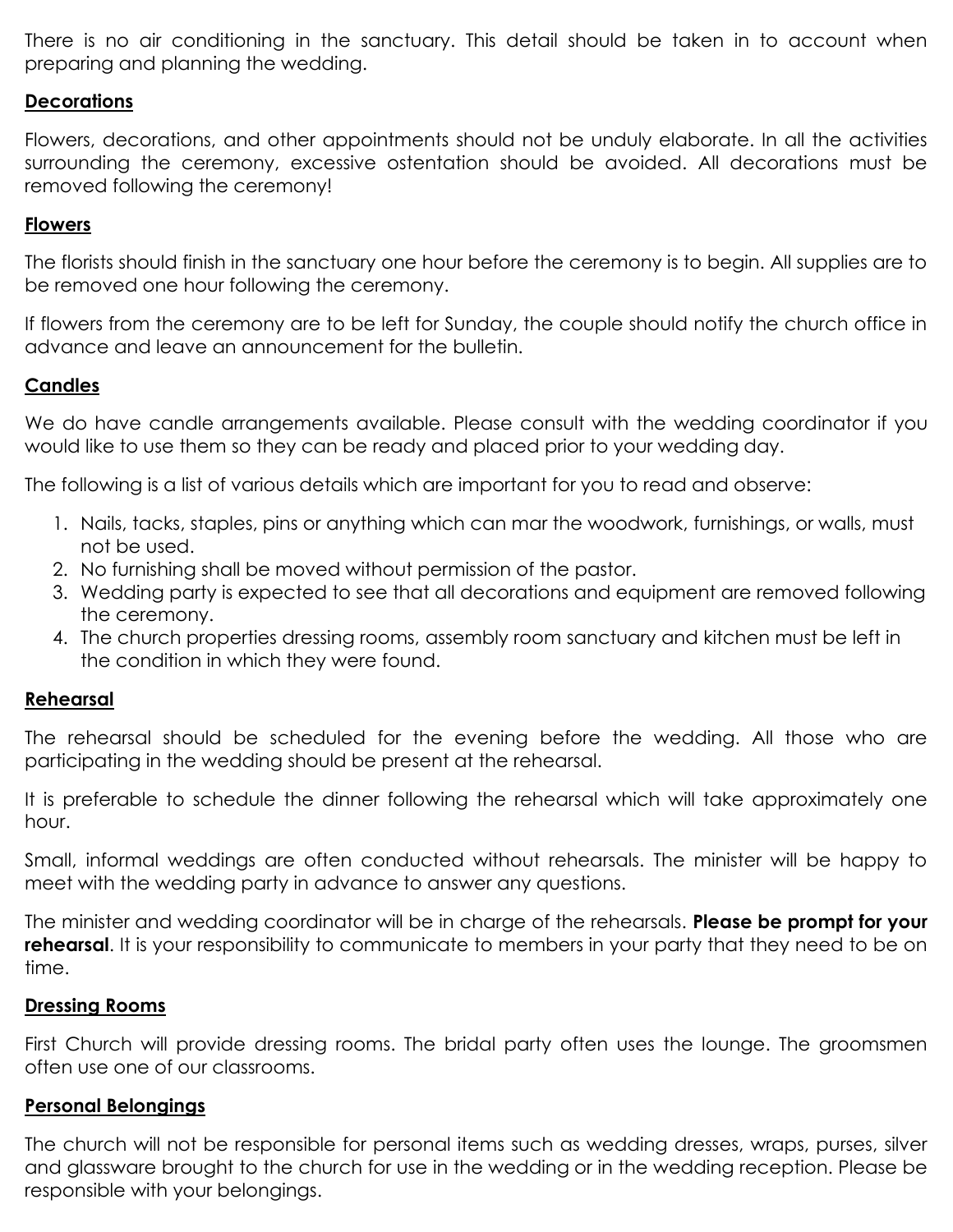# **Reception**

The fellowship Hall may be scheduled for the reception.

# **Other**

# **Neither rice nor birdseed may be thrown in the sanctuary or on the grounds.**

# **Absolutely no alcoholic beverages are permitted on the church property. (This includes the parking lot)!**

Our audio system is available at all times. Additional microphones and recording devices may be available pending availability of our Audio-Video team.

# **Setting the Date**

When you have decided where you will be married, it is important to set the date and time for the wedding and reception and to clear this on the church calendar with the church secretary. The use of the facilities for the wedding is scheduled on a first-come first-serve basis.

# **Sanctuary**

The sanctuary will seat approximately 350.

# **Who participates?**

The minister of First Presbyterian will be happy to assist you with wedding arrangements and to officiate at your wedding. The wedding coordinator will also assist during the rehearsal and the wedding day and will ensure the wedding day runs on a timely and orderly manner. All members of the bridal party are to follow the direction of the wedding coordinator the day of the wedding. Arrangements to meet with the wedding coordinator can be made by the bride or the wedding coordinator.

Occasionally, the couple to be married desires a minister from outside the church to share in or conduct the service. Such arrangements must be made in advance with the minister and are subject to approval of the Session.

# **Music**

# **Organist**

The organist of this church is often available for weddings. (If he is not, or of some other organist is desired, permission for use of the organ must first be obtained from the organist of this church. **Arrangements with the organist are made by the families, not the pastor**. **Unless specified, the organist will not be at the rehearsal and music must be decided prior to the wedding date. The organist's fee should be paid directly to the organist by separate check prior to the wedding.** If an outside organist is used there is a fee for use of the organ.

# **Receiving line**

Can be held either at the church or the reception. The wedding coordinator will help in this aspect to keep the flow of guests comfortable for the conditions of the day.